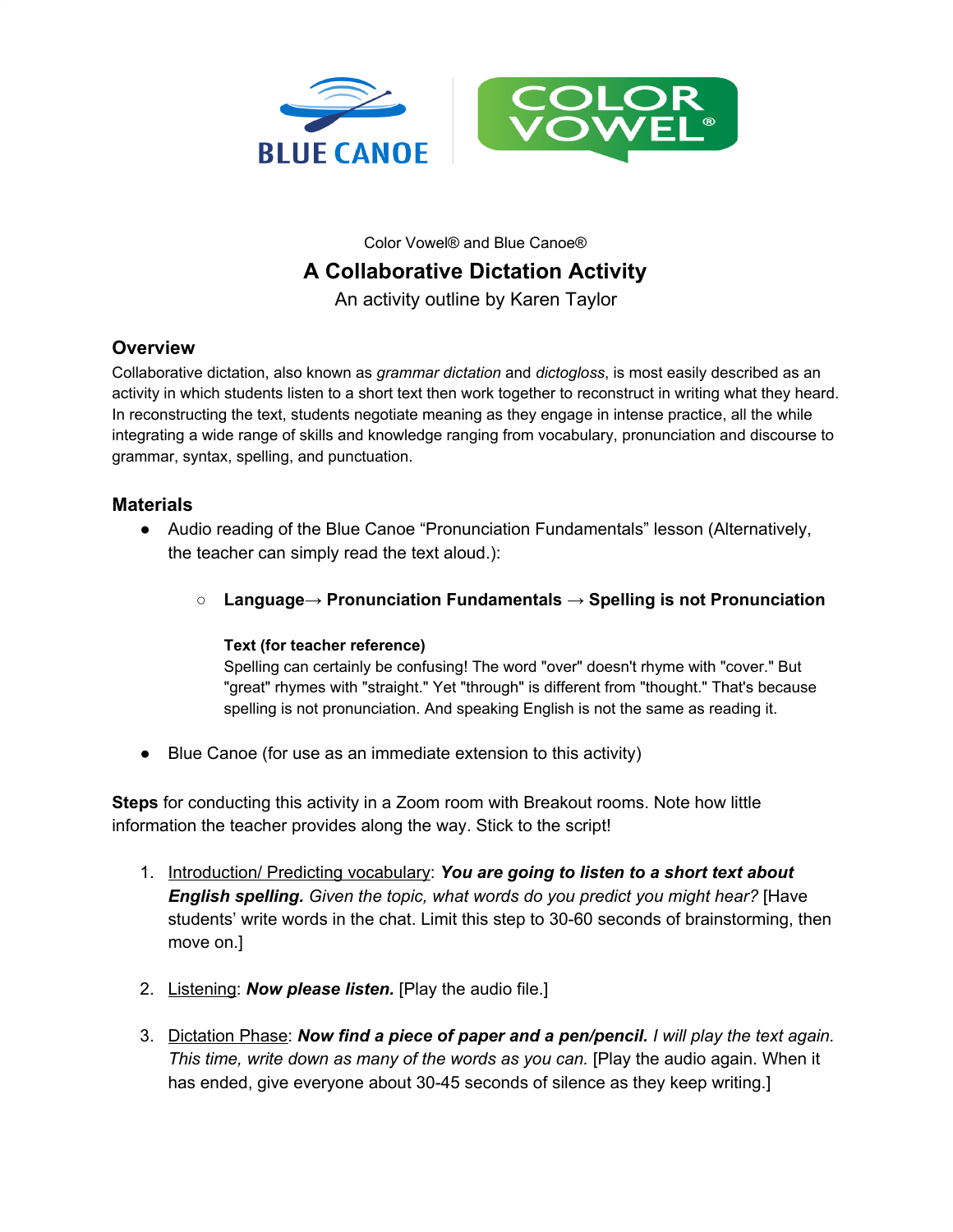

4. Small Group Reconstruction: *Did you write everything down? No? Do you need to* hear the text again? Well, let's see if that's true. I'm now going to put you in groups, and *one person in the group will need to be the Scribe by sharing their screen as they type into a document. Who are my Scribes?* [Jot down their names]

*Everyone, including the scribe, should look at their hand-written notes to help the scribe recreate the text you heard. Your mission is to reconstruct the text you heard, to make it grammatical, and to make it look good in writing. You have 4 minutes.* [Create breakout rooms A, B, C and D with a Scribe assigned to each group.]

- 5. Whole-group Reconstruction: *Welcome back. Were you successful? No? Are you sure? Let's see. We are going to pool these texts to generate a single group transcript of the text you originally listened to. Scribes, please copy/paste the first sentence of your texts into the chat.* [From here, invite individuals to read the sentences and suggest changes as you type what they say. If time permits, repeat this process with each of the six sentences until you have recreated the entire text.]
- 6. Reflection: *What kinds of things did we talk about while reconstructing the text? What words or phrases gave you (and all of us) the most trouble? Why?* [This step of the activity can be quite rich if you support students' analysis of their dictation and reconstruction process. A range of language issues may arise, including pronunciation, spelling, linking, vocabulary, etc.]
- 7. Closure: *Would you like to compare your reconstructed texts to the original audio?* Yes? [play audio] [show original text if desired as well]
- 8. Extension [If time permits]: *What Color (Color Vowel) are the important words in this text?* Have students identify content words (nouns, verbs, adjectives, adverbs, negatives) and enter them into their Color Vowel Organizer).
- **9.** Homework: *Take out your phones and open Blue Canoe. In the Lessons section, go to Language→ Pronunciation Fundamentals → Spelling is not Pronunciation.* You have now listened to, taken notes on, reconstructed, and talked about these sentences. Your homework tonight is to speak these sentences by completing the lesson in Blue Canoe. Note any pronunciation feedback you receive.